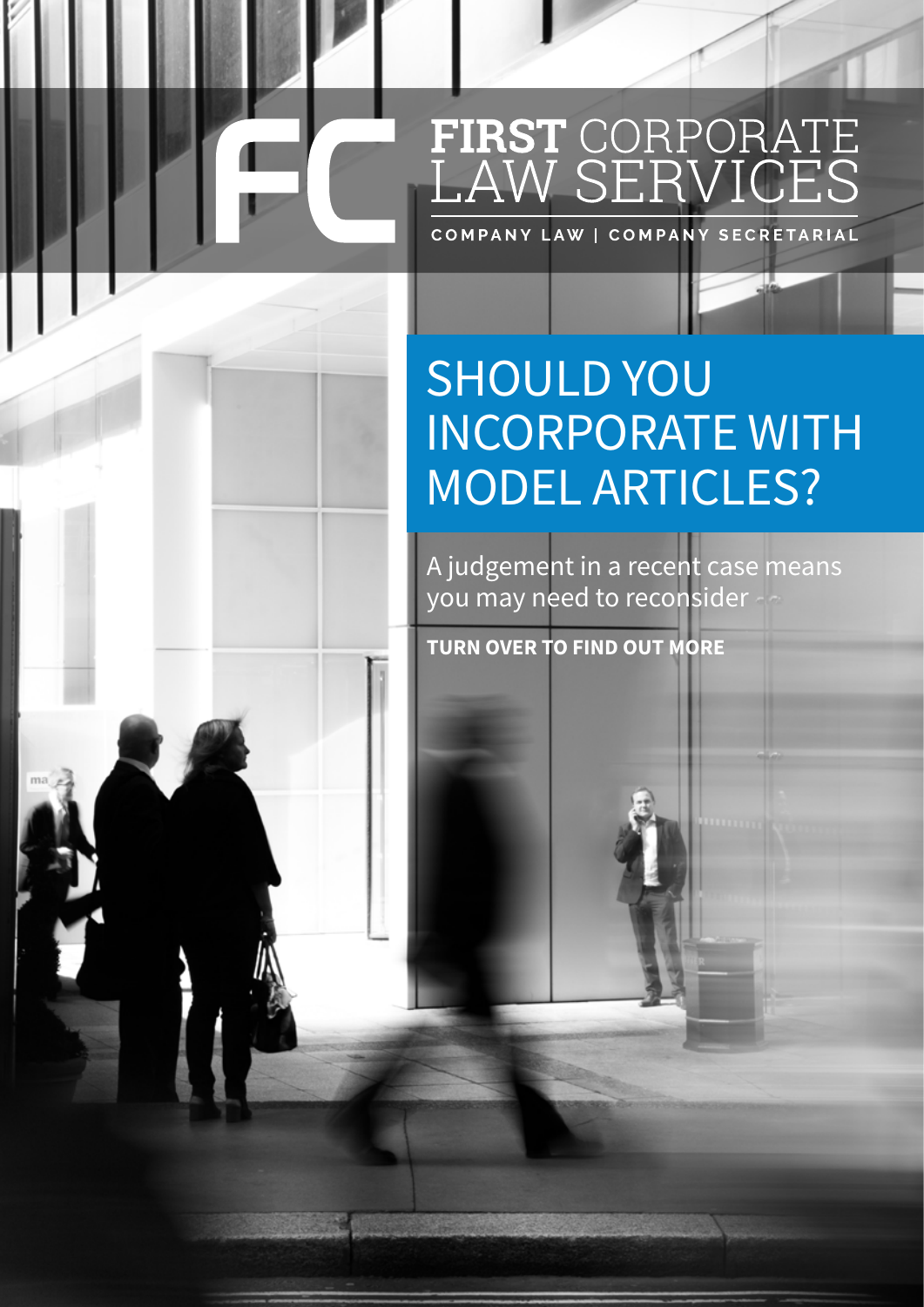## Is one director enough?

All limited companies must have articles of association, a set of rules to be followed in running the company, effectively they are the company's constitution.

A company's articles will often contain (amongst other matters) provisions about minimum and maximum numbers of directors, and the quorum (the quorum is the number of directors required to be present at a meeting for the proceedings at the meeting to be valid).

"Model Form" articles are in a standard format (prescribed by the Companies Act) and that Model Form will apply if the company does not choose to have a set of articles specifically prepared for it. There area number of reasons why the Model Form articles may not be suitable, and a recent \*Court case has highlighted on such issue, the number of directors needed to form a quorate meeting.

Model Article 11 (2) says that the quorum for directors' meetings may be fixed, from time to time, by a decision of the directors, but it must never be less than two, and unless otherwise fixed, it is two.

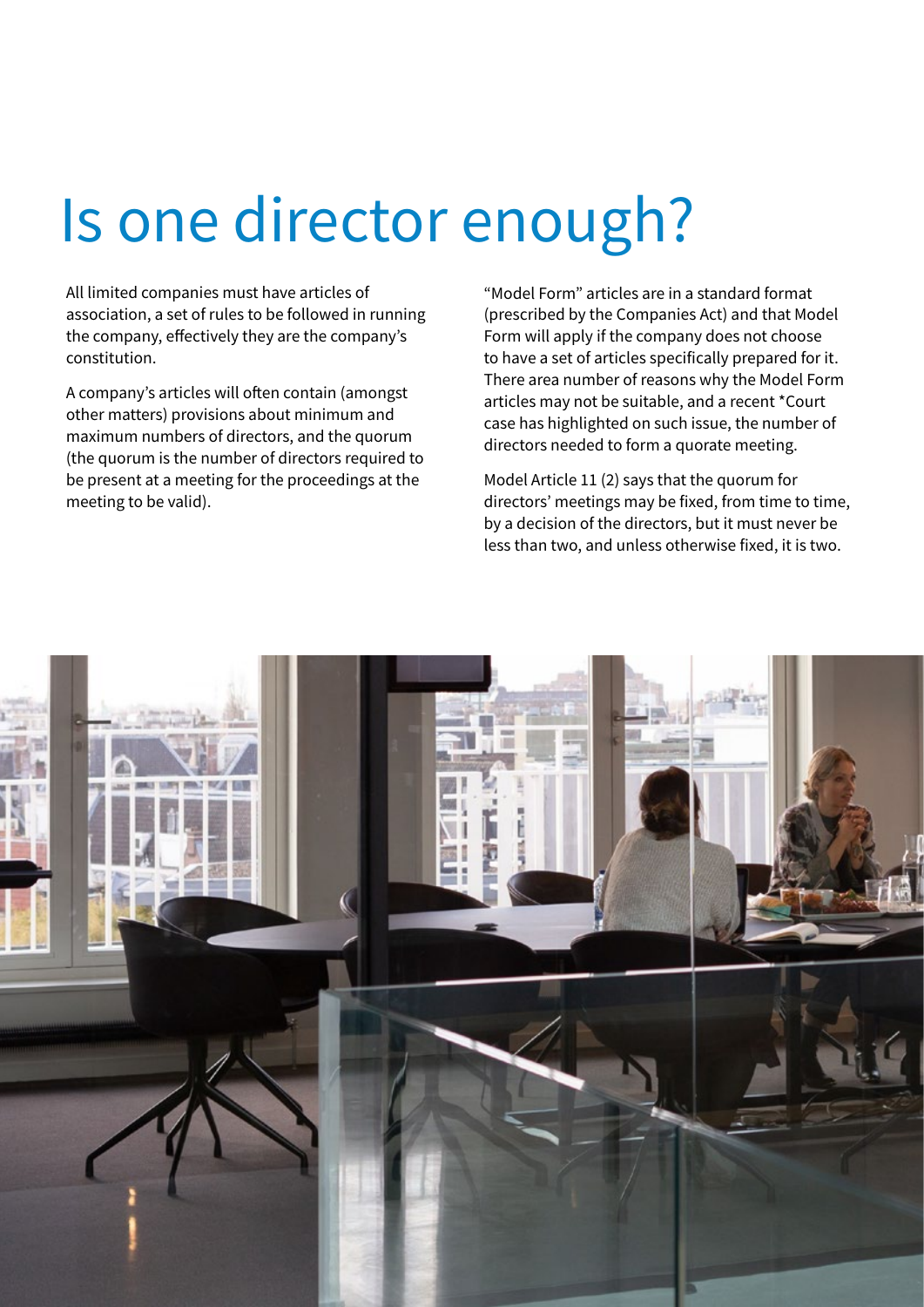

Model Article 7 says that any decision of the directors must be either a majority decision at a meeting, or a unanimous decision(taken in accordance with Model Article 8). Model Article 7 then goes on to say that if (a) the company only has one director, and (b) no provision of the articles requires it to have more than one director, then certain formalities which would otherwise apply to making director decisions do not apply.

There has been some doubt about the way these two Model Articles work together – some people thought that Model Article 7 meant that just one director (a sole director) was always able to act and able to make all decisions.

However, the judgment in the recent case was that Model Article 11(2) actually amounts to a requirement for a quorum of two directors. So two directors must be present for the meeting to be quorate. Effectively this means that a company which uses the Model Articles (unamended) must have at least two directors to manage its business and make decisions about the company.

Under the Companies Act 2006 a company can choose not to use the Model Articles at all, or to use some of the Model Form articles and to amend others. If a private company wants to have a sole director it may do so, but will need to have specially prepared articles, or at least to amend these provisions of the Model Articles.

\*Hashmi v Lorimer-Wing [2022] EWHC 191 (Ch).